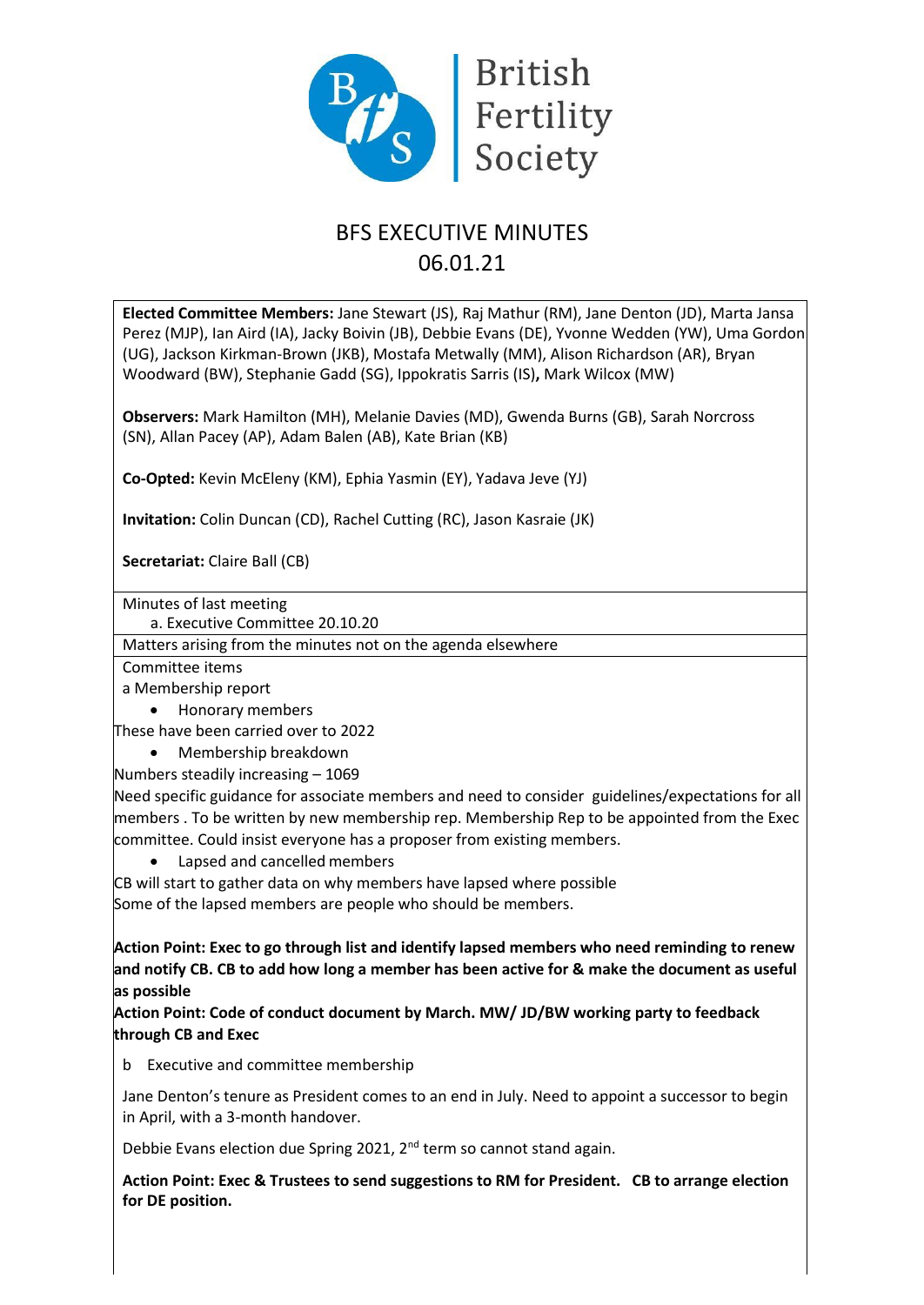

- c Membership groups development
	- **Embryologists**
	- SING
	- **Students**
	- Institutional membership

Mentorship

Slowly growing – now have 13 pairs of mentors/mentees. Surplus of 14 mentors so will recruit for more mentees.

# **Action Point: Mentorship in newsletter**

Trustees and governance update

- Upgrade of Articles of Association. Have had discussions with legal team at Mazars regarding these. Scheduling an appendix approval for Executive at 2021 AGM.
- Broader question our Articles are clunky and although appendices bring in the modern workings it would be favourable to have updated Articles so that they are in tune with modern company law. There is a Model set of Articles that Mazars can share and it would be good in the coming year to fine tune BFS Articles, draft a new set for Education and Charity and present to the AGM in 2022 for approval by membership.
- Process of developing policy around tendering for services eg: website, secretariat, PR is ongoing.
- Working party looking at membership of the Society, and obligations of such. Need to define terms of reference.
- Henry Leese stepped down as a Trustee in January after a 25-year association with the BFS.
- Ginny Bolton has been appointed a Trustee in his place.
- Jane Stewart will now also join the Trustees.

**Action Point: Lifetime achievement award for Henry Leese** 

Financial Matters

- a BFS quarterly report
- Balance is looking healthy compared to last year. Costs remain less due to no PR, savings on website and no physical meetings.
- Fertility 2021 in a healthy position, forecasting £35k surplus to be divided 3 ways.
- Study Week financially successful.
- 2 new sponsors Germitec (Silver) and Gedeon Richter (Bronze)
- Main expenses were for repaying sponsors the Fertility portion of their package, Profile organising fee and video costs
- Charity main expenses were Profile secretariat fees and website (latter because two companies ran concurrently during handover of management)
- b Travel Grant applications

None awarded due to virtual nature of meetings

- c Corporate sponsorship update
- New digital packages have been designed
- Have engaged with all current sponsors and also potential sponsors Cooper Surgical.

When normality resumes, BFS will keep these packages and add in a physical stand (and review costs or remove a digital benefit)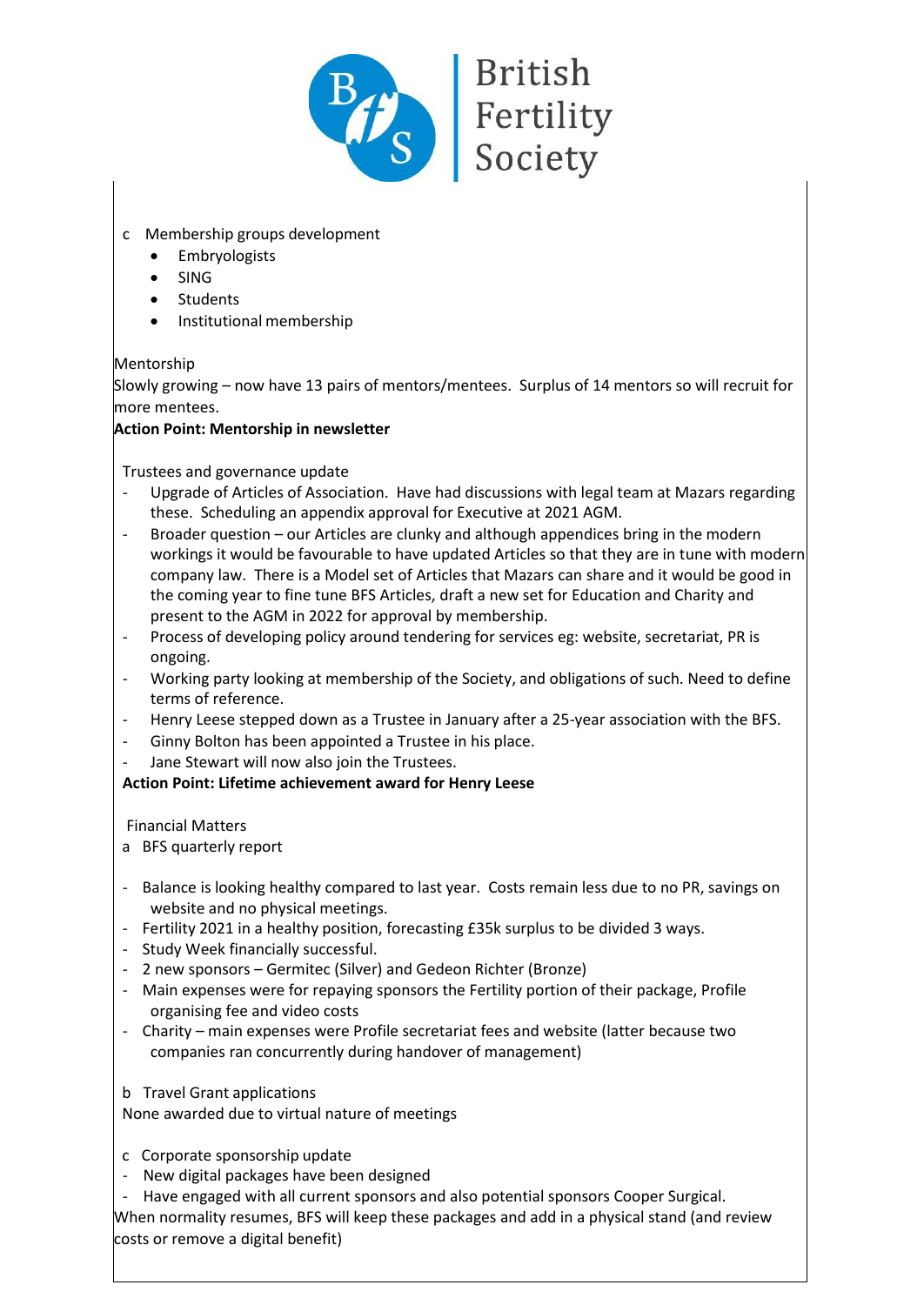

# Strategy and Development

a Planning

Strategy meeting continues to be delayed by covid as the desire is to have this as a physical meeting. Possibly able to do this in the Summer. SN – if it is not possible then it needs to go ahead virtually in the summer.

# **Action Point: Strategy agenda by April. Exec to send suggestions to RM**

b Royal Charter

Letter to be sent to Privy Council signed by 3 Chairs Membership to be notified of developments **Action Point: KM to send text to CB to send to membership without specifics**

# c Law & Ethics SIG Proposal

- Suggestion to have a group of experts who can horizon scan.
- Useful to the Society to have preparation done when policies come up
- Good to have a compiled list which can go to the DoH and HFEA to alert them to issues needing addressing
- Representing a range of interests and experts
- Suggestion that Sarah Norcross could be Chair of this group
- Begin by creating guidance around one topic to get people interested and involved
- May encourage lawyers to become BFS members

#### **Action Point: SN to contact suitable people who may be interested and feedback at next exec. Name tbc. Possibly Law & Policy**

Sub Committee and Special Interest Group (SIG) Reports

a Meetings

Fertility Liverpool, 2021

- Good profit on a par with other years final figures will be about 700.
- BFS have highest number of delegates, then SRF, then ARCS.
- Sponsorship about 59k, down about 3k.
- 266 abstracts submitted led to 54 oral and 207 posters No break out sessions but 8 short paper sessions. Brilliant online poster site hope to keep this even in 'normal' times. Thank you to all judges.
- 35k surplus forecast
- 2022 will be either 5<sup>th</sup> to 8<sup>th</sup> Jan or 6<sup>th</sup> to 9<sup>th</sup> Jan depending on Horse of the Year show at Liverpool.
- Theme is "Rising to the Global Challenges of Fertility & Reproduction"
- ARCS are chairing JEC
- 2023 Belfast 11 14 Jan
- $2024 -$  Edinburgh  $10 13$  Jan
- Thank you to ARCS & SRF & Profile
- Stuart Lavery will become Chair for programming.

# **Action Point: Stuart Lavery to be co-opted onto the Exec**

STEM – Virtual package

No updates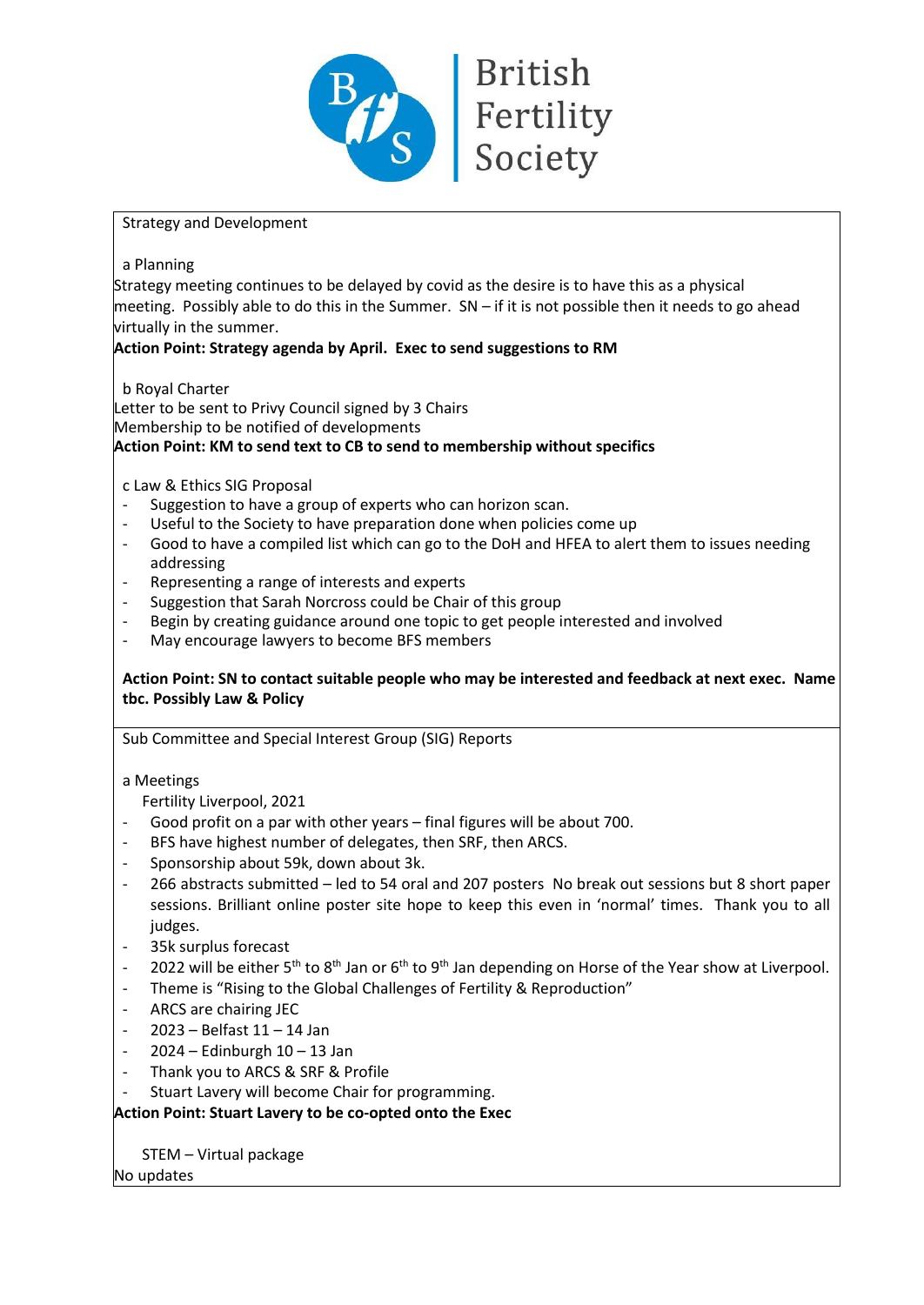

#### b Policy and Practice

- Coparenting document circulated for feedback
- 3 papers nearly ready
- Trans-gender document. Interest by the same group who have written co-parenting group. KM suggested a psychiatrist who would also be interested in being involved. EY would like to accept the offer of the group but would also like it to be part of a wider collaborative team.

#### **Action Point: Any suggestions from the Exec please send to EY. Exec to consider this at next meeting.**

#### c Training

# **Study Week 2021 planning**

- Study Week 2020 extending to December really worked secured an extra 7k plus in bookings from October. Congratulations in particular to Jane Denton for devising a successful & invigorated Nursing module. Jane will remain as lead on this module.
- New GP module from Harish Bhandari & Himanshu Borase to be considered for 2021. Will be discussed at next TC meeting. Exec agreement to implement new module after TC meeting rather than wait for March Exec.
- Study Week 2021 will be virtual, until December 2021 same as 2020
- Many videos will be reused from 2020 hopefully reducing production costs
- Terms and Conditions of Training Committee membership. Agreed that term is for 3 years. Any renewals after this are on an annual basis with agreement by the Executive Committee.
- Mark Hamilton provided addendum from Articles which state that the Chair of the TC can remove members from the TC at their discretion.
- Reach out to the wider membership to apply for positions on the TC we need succession plans to that there is always an overlap with current leads. Start sending out invitations to the wider membership to ask if people are interested. They will be mentored by the current lead for a year before they then take on the lead for a 3-year term
- Masterclass not happening this year.
- Marc Lucky has taken over the Male Fertility module will be mentored by Kevin McEleny for a year.
- Alison Richardson term has ended- special thanks to her for her involvement.

RCOG 2021 No update

d E-learning development No update

e SIGs

#### **Fertility Preservation UK (FPUK)**

- Need some energy & assistance. MD has someone who has volunteered to help with administrative work.
- Contribution to ESHRE to Female Fertility Preservation Guidance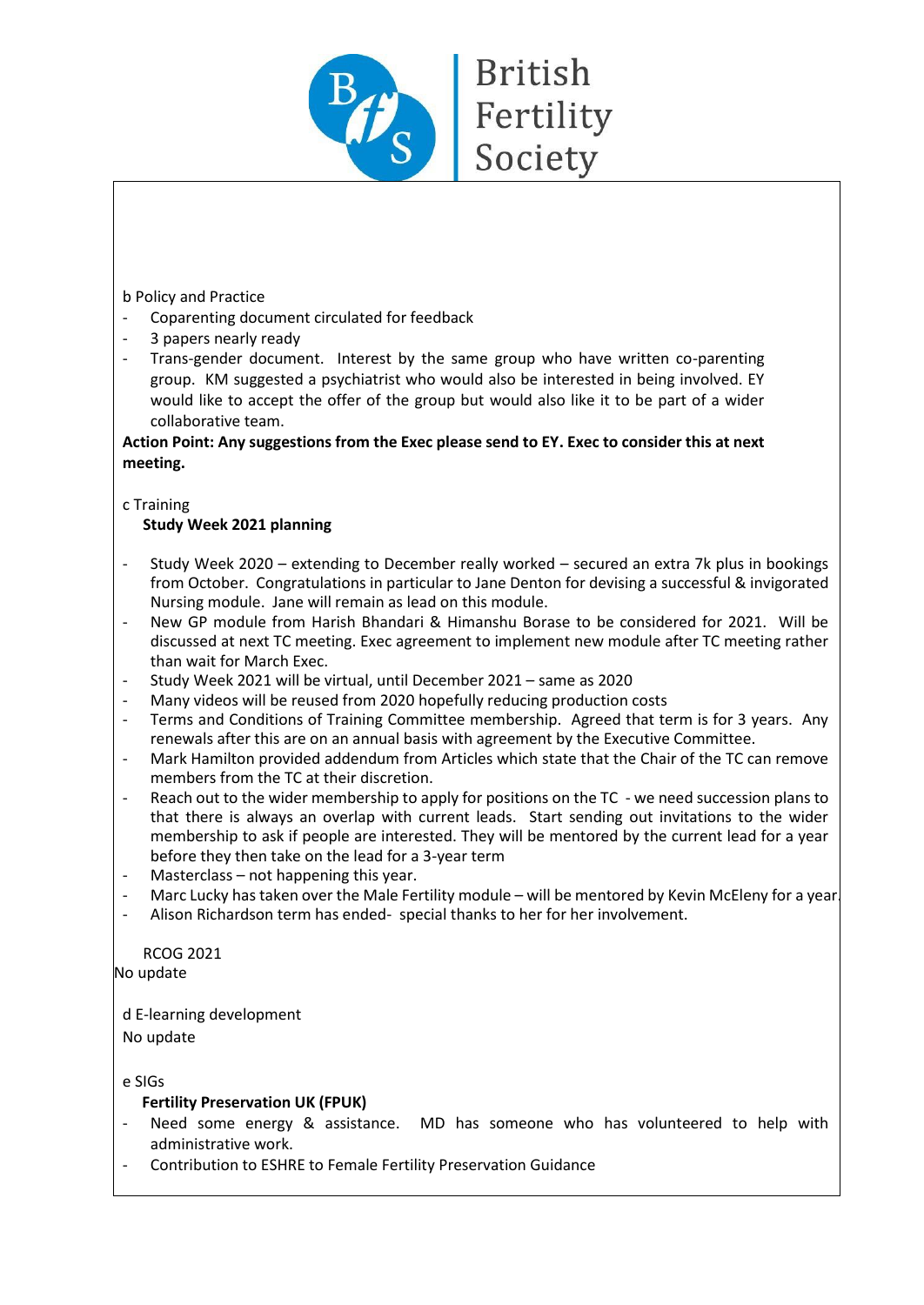

# **British** Fertility Society

# **Fertility Education Initiativ[e \(www.fertilityed.uk\)](http://www.fertilityed.uk/)**

- Email about contract is essential needs to be signed
- Research taking place which will help inform how to get people to engage & use material

#### **Andrology**

- UG absent however brief update from KM the Andrology SIG has been reinvigorated.
- New animation about male fertility money for this has been raised by KM and other SIG members, and JB is applying to Cardiff University

Consultations and Policies

CMA – not put in a BFS response in but encouraged our members to put in a response

Compliance and Enforcement HFEA Consultation.

# **Action Point: CB send to membership to ask them to respond directly**

External meetings a Medical Students' Day Cancelled last year. Matt Noble might want to get involved with this.

b Fertility Forum No update

c RCOG – Professional Development Conference  $(17<sup>th</sup> - 19<sup>th</sup>$  Nov 2021)

RCOG 2021 will be virtual **Action Point: Exec to send suggestions to UG for speaker for primary ovarian insufficiency** 

d RCOG World Congress Cancelled last year

e Women's Network

To be reported by KB next Exec

Journal

a Editorial Board Report

As report

Suspicion over one paper. Published an expression of concern so readers of that paper are aware.

Website General update

- Website being maintained currently while waiting to tender for new website
- Need a website lead to think about the spec and the content
- JKB volunteered to be on the working group.

**Action Point: IS to send docs from Figment to CB. CB to ask YJ for any website contacts** 

Media & PR

Continue as we are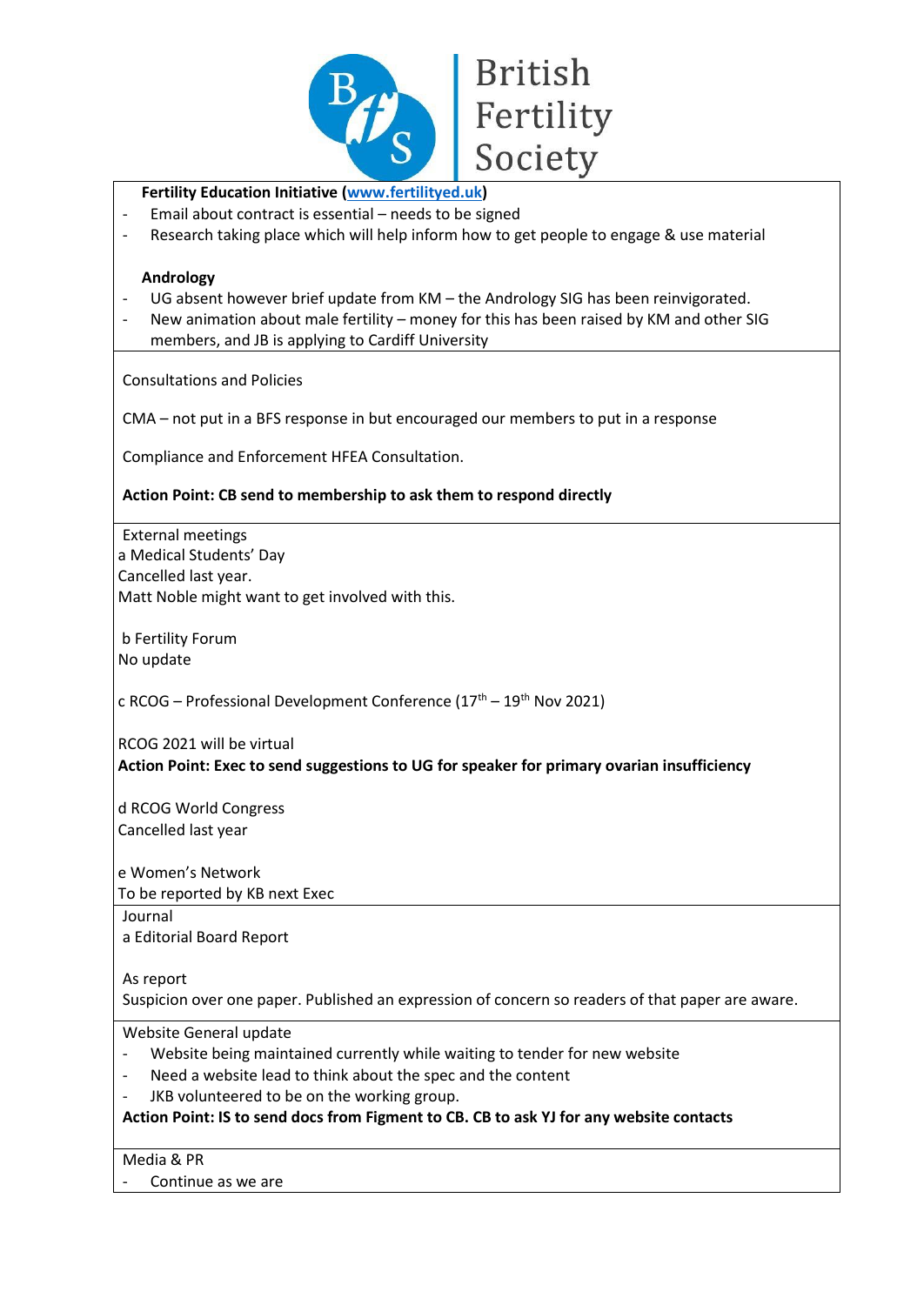

Newsletter in January and every 2 months. Shorter than current ones for readability **Action Point: Mentorship to be included in Jan newsletter. Fertility Preservation SIG update/call for help to be included – MD to send. Call for volunteers for the TC**

Relationships with other organisations

- a **Associated Fertility Societies (ARCS/BICA/SING/SRF)**
- SING have struggled with not working face to face.

#### b **FNUK/Fertility Fairness**

Thanks to Raj and everyone for involvement Webinar series coming up Recruiting to meet demand

c **NHS England (and HFEA)**

No update

d **Department of Health**

No update

#### e **RMCSG**

- Looking at clinical study groups highlighted that there are only a few groups that have been active. Reproductive medicine is at the top of those three. Keen to expand on the membership and bring in other disciplines other than just reproductive medics - MJP has joined and obstetricians are taking more interest in studies on women who are pregnant after IVF.
- Supporting several HTA grants
- Scratch study has been completed.
- Cannot undertake any meaningful research without working with private clinics. They are engaged.

#### f **PET**

- Annual conference had the best feedback they have had for a PET conference.
- Very proud of how their staff coped continued with BioNews and very full programme of events.
- 14 January supported by BFS "How to protect fertility patients in the fertility market" Raj and Mark are both speaking.
- CMA have extended their consultation deadline to 29 January 2021.
- Full programme of events for 2021.
- Fertility Facts event a big appetite from this from audience for more resources to use with young people.
- Would like a piece from RM in BioNews for his plans for BFS
- Patient event at same time, like Fertility Forum, not huge appetite for it at present.

#### **HFEA Matters**

General update

Fertility treatment can continue and should be managed on a local level.

A couple of units have closed completely or reduced services.

In the letter we put emphasis on referral to NHS – in November we asked clinics to report any referrals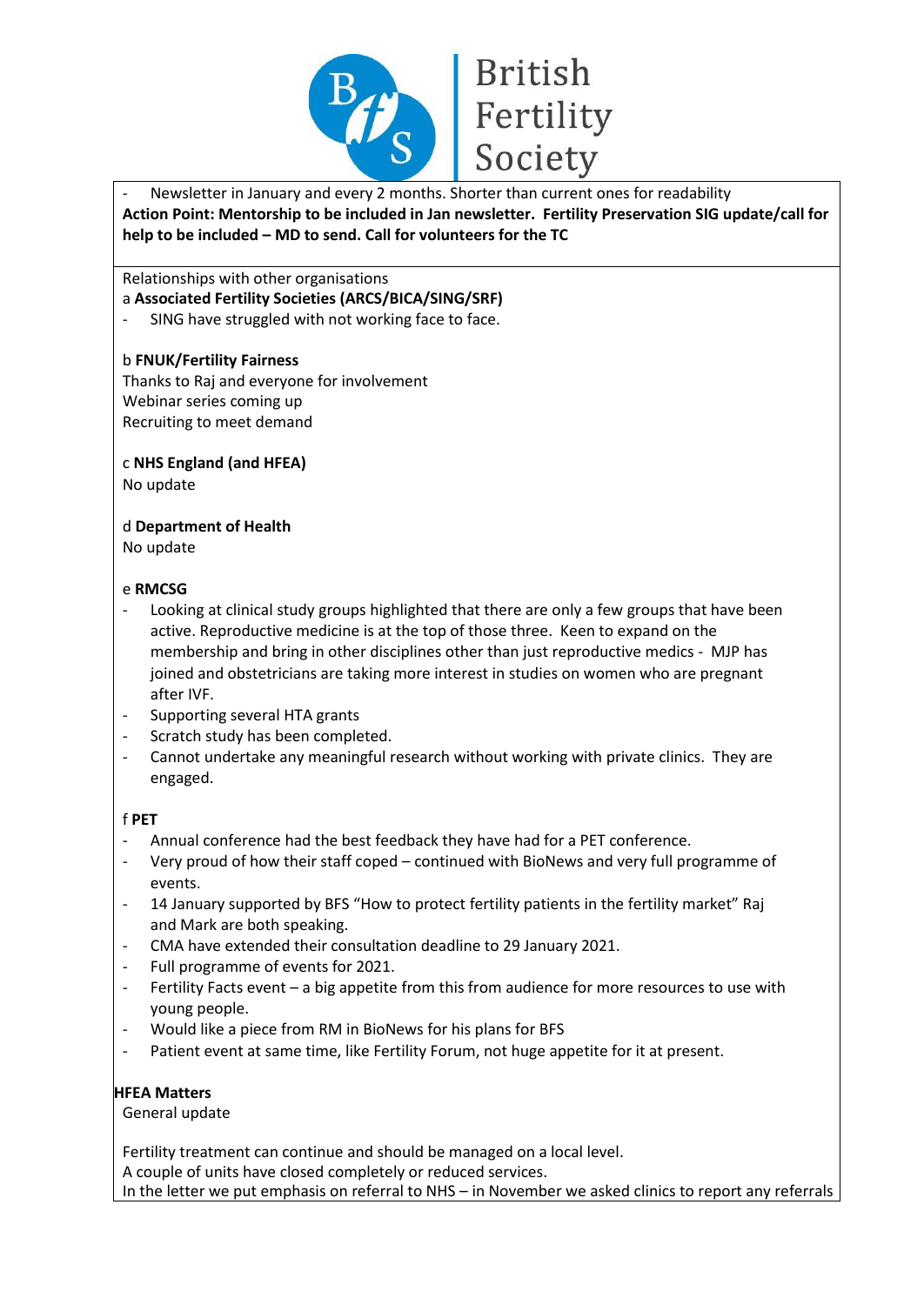

to NHS. Still were a significant number or referrals. Some were severe OHSS which required hospitalisation. So we have this time emphasised need to minimise OHSS as much as possible.

Mindful of pressures on clinic staff in private and NHS sectors. Looking at Prism launch, it is ready, clinics have a live version they can play around with, not the final version but for familiarisation. Wanted to go live 25 january but we are mindful of pressures on clinic staff – it might be too much. So there will be a slight delay

Looked at inspections and feel that if fertility treatment is continuing we should continue to do some sort of modified inspections with minimised on-site time.

CMA – thank you for all those that fed into it and attended the meeting. Very useful. Working through the responses now and working towards publicising guidance in Spring. They have asked, they are struggling to get a contact with a business manager in a unit who is used to dealing with someone in a clinic who is used to tenedering for contracts or in a ccg

Code of Practice – few minor updates planned for October.

Compliance and enforcement policy – previous one was generic didn't really guide inspectors how to make difficult decisions and that led to inconsistency in how decisions were made

Thank you for your continued engagement – really appreciate help and support.

Vacancy in the register team for a 12 month secondment – anyone interested in donation it might be interesting please share if anyone is interested. Advertised on NHS jobs atm.

#### **BFS representation on other committees a IFFS**

- BFS involved with all the education work of the IFFS
- Jane is now the Deputy Education chair and will feedback.

b RCOG Council, SST and Liaison Committees No update

c NQAAP BW – nothing to report Virtual annual meeting 11<sup>th</sup> March

d ESHRE Nothing to report

**AOB**

a Newly elected Executive members Discussed

b Code of conduct Discussed under membership

d Articles of Assoc. Trustees Discussed under Trustees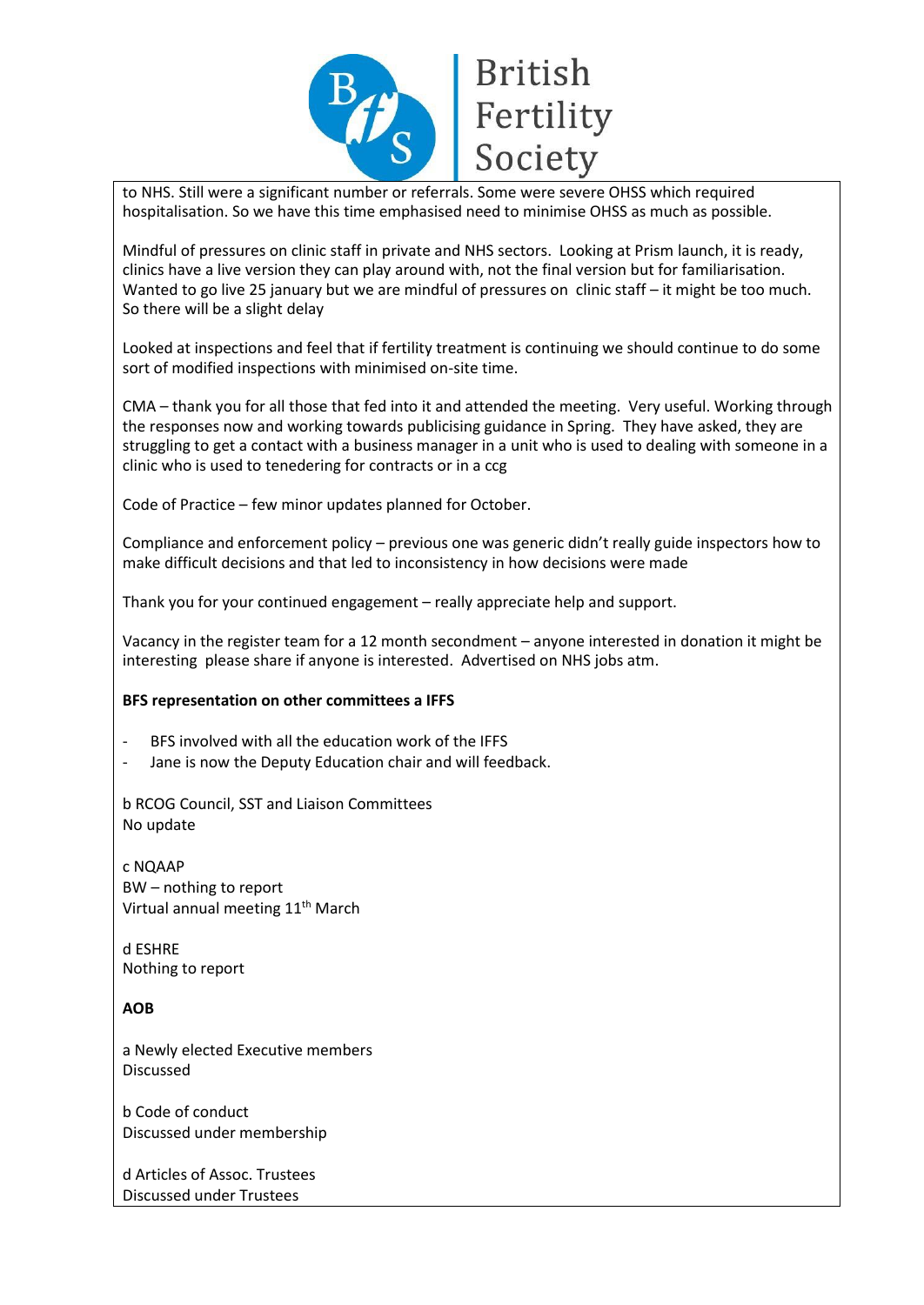

# e Policy & Practice Guidelines Discussed under P&P

f Equality & Diversity Guidelines For strategy day

g Seed trust Looking for some publicity support from the BFS **Action Point: CB to ask if they would like to write 500 words for the newsletter & put on twitter**

**British** 

Society

h Advanced training & subspecialty training

MD reported.

- Reproductive medicine is very well represented at the moment. Melanie Chairs and Andy Drakeley is sub-Chair. Representatives are Harish Bhandari and Jane McDougall.
- They wanted MD to bring to the BFS would like agreement from the BFS that these discussions will be helpful.
- Please encourage trainees to get everything signed up before they start.
- May need BFS backing and involvement if we are to retain the 20 reproductive training posts.

i DOI Forms

# **Action Point: Exec to sign and return to CB**

j HFEA consultation on new draft Compliance and Enforcement policy Discussed above - membership to be asked to reply directly

k. Joint ARCS/BFS COVID working group

 COVID group – met to update with vaccination. No great need to change guidance but will watch this space and react as we need to. Please note addendum concerning Covid-19 vaccination published after this.

**Action Point: CB to add covid as a regular item on the agenda**

# **Dates of Executive Meetings – 2021**

22nd March -zoom 15th June – zoom  $20<sup>th</sup>$  (pm – dinner) &  $21<sup>st</sup>$  September – Strategy meeting. Manchester 12th October – zoom